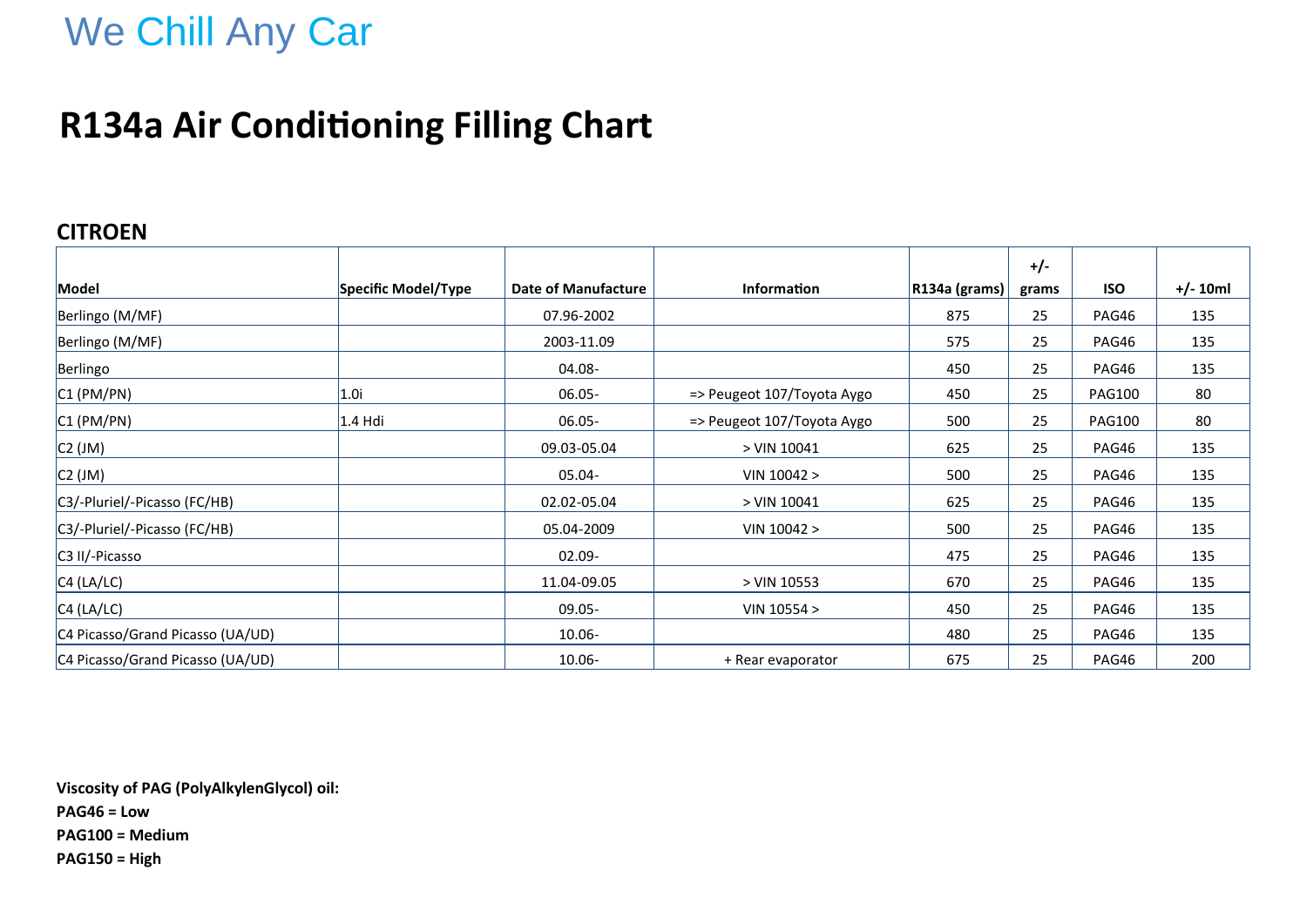## We Chill Any Car

### **R134a Air Conditioning Filling Chart**

#### **CITROEN**

|                              |                     |                     |                                  |               | $+/-$ |               |            |
|------------------------------|---------------------|---------------------|----------------------------------|---------------|-------|---------------|------------|
| Model                        | Specific Model/Type | Date of Manufacture | <b>Information</b>               | R134a (grams) | grams | <b>ISO</b>    | $+/- 10ml$ |
| C5 (DC/DE)                   |                     | 03.01-08.04         |                                  | 625           | 25    | PAG46         | 135        |
| CS (DC/DE)                   | 2.2HD <sub>i</sub>  | 03.01-08.04         |                                  | 625           | 25    | <b>PAG150</b> | 265        |
| C5 II & III/C6 (RC/RD/RE/TD) |                     | 08.04-              |                                  | 625           | 25    | PAG46         | 135        |
| C5 II & III/C6 (RC/RD/RE/TD) | 2.2 HDi/2.7 HDi     | 08.04-              |                                  | 525           | 25    | PAG46         | 135        |
| $\overline{C8}$ (EA/EB)      |                     | $07.02 -$           |                                  | 675           | 25    | PAG46         | 135        |
| $\overline{C8}$ (EA/EB)      | 2.0 Hdi/2.2 Hdi     | $07.02 -$           |                                  | 540           | 25    | PAG46         | 135        |
| C-Crosser (EP)               |                     | $02.07 -$           | => Mits Outlander/Peugeot 4007   | 500           | 20    | PAG46         | 100        |
| C-Zero Electric              |                     | $10.10 -$           | => Mitsubishi i-MiEV/Peugeot iOn | 325           | 10    | PAG46         | 100        |
| (BU)<br>Dispatch/Jumpy I&II  |                     |                     |                                  |               |       |               |            |
| BS/BT/BY/BV/BW/BX/BZ/U6U)    |                     | 2002-10.06          |                                  | 600           | 50    | PAG46         | 135        |
| (BU/<br>Dispatch/Jumpy I&II  |                     |                     |                                  |               |       |               |            |
| BS/BT/BY/BV/BW/BX/BZ/U6U)    |                     | 2002-10.06          | Short version + Rear evap.       | 900           | 50    | PAG46         | 180        |
| (BU)<br>Dispatch/Jumpy I&II  |                     |                     |                                  |               |       |               |            |
| BS/BT/BY/BV/BW/BX/BZ/U6U)    |                     | 2002-10.06          | Long Version + Rear evap.        | 1000          | 50    | PAG46         | 180        |
| Dispatch/Jumpy III           |                     | $01.07 -$           |                                  | 540           | 25    | PAG46         | 135        |
| Dispatch/Jumpy III           |                     | $01.07 -$           | Short Version + Rear evap.       | 850           | 25    | PAG46         | 180        |
| Dispatch/Jumpy III           |                     | $01.07 -$           | Long Version + Rear evap.        | 950           | 25    | PAG46         | 180        |

**Viscosity of PAG (PolyAlkylenGlycol) oil: PAG46 = Low PAG100 = Medium PAG150 = High**